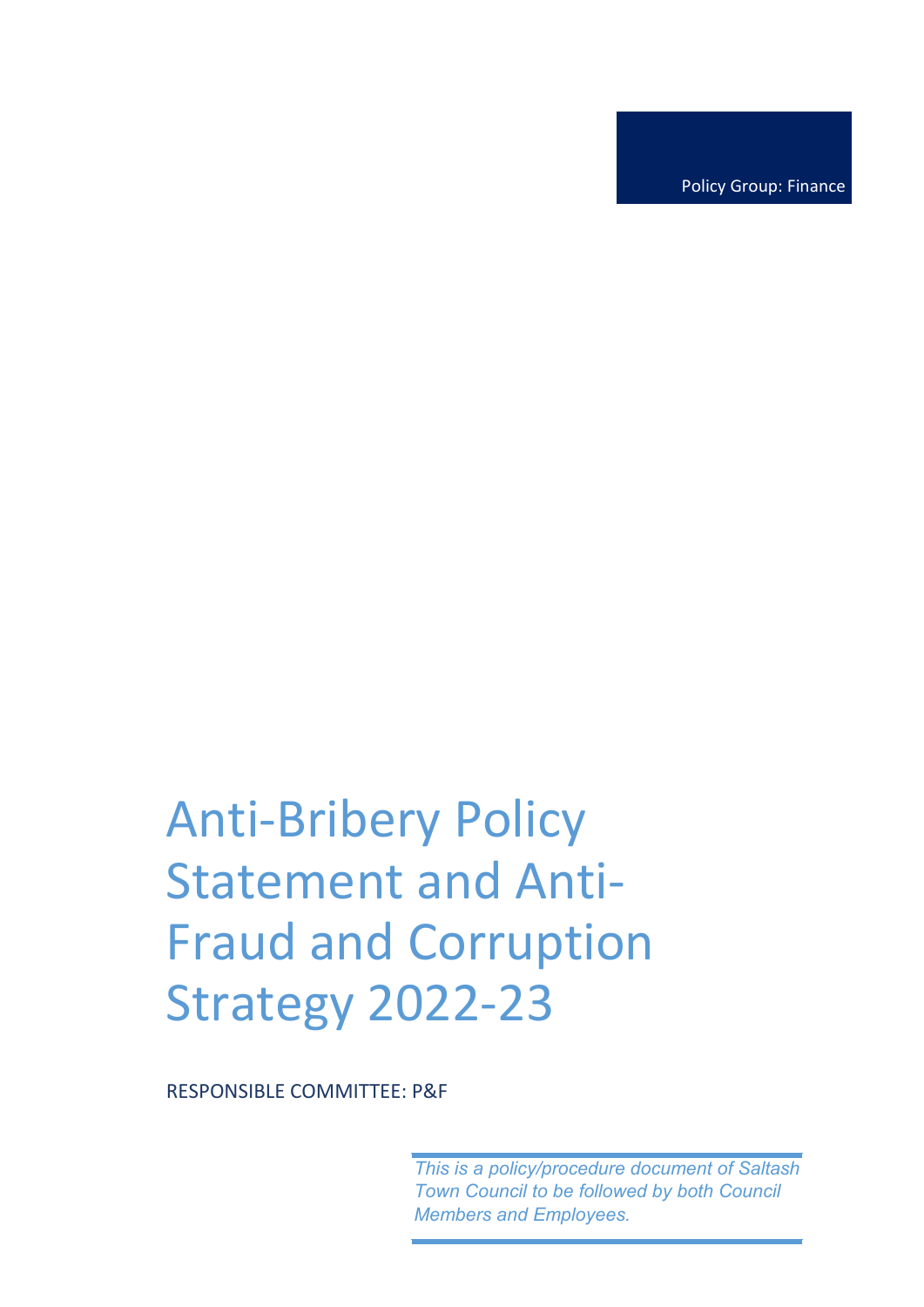| <b>Current Document Status</b>       |               |                    |               |  |
|--------------------------------------|---------------|--------------------|---------------|--|
| <b>Version</b>                       | 2022/23       | <b>Approved by</b> | <b>ATM</b>    |  |
| <b>Date</b>                          | February 2022 | <b>Date</b>        | 05.05.2022    |  |
| <b>Responsible</b><br><b>Officer</b> | <b>RFO</b>    | Minute no.         | 54/22/23f(ii) |  |
| <b>Next review date</b>              | February 2023 |                    |               |  |

| <b>Version History</b> |                         |                      |                                        |  |
|------------------------|-------------------------|----------------------|----------------------------------------|--|
| <b>Date</b>            | <b>Version</b>          | <b>Author/Editor</b> | <b>Notes</b>                           |  |
| 01.11.2012             | 1                       | <b>Town Clerk</b>    | Adopted by FTC                         |  |
| 15.01.2013             | 2                       | <b>Town Clerk</b>    | Updated to include credit card control |  |
| March<br>2019          | 3                       | Town<br>Clerk/AJT    |                                        |  |
| February<br>2021       | 2021-22                 | <b>SE</b>            | Annual review (no changes)             |  |
| February<br>2022       | 2022-23<br><b>DRAFT</b> | <b>SE</b>            | Annual review                          |  |
| May 2022               | 2022-23                 | <b>AJT</b>           | Readopted                              |  |

## **Document Retention Period**

Until superseded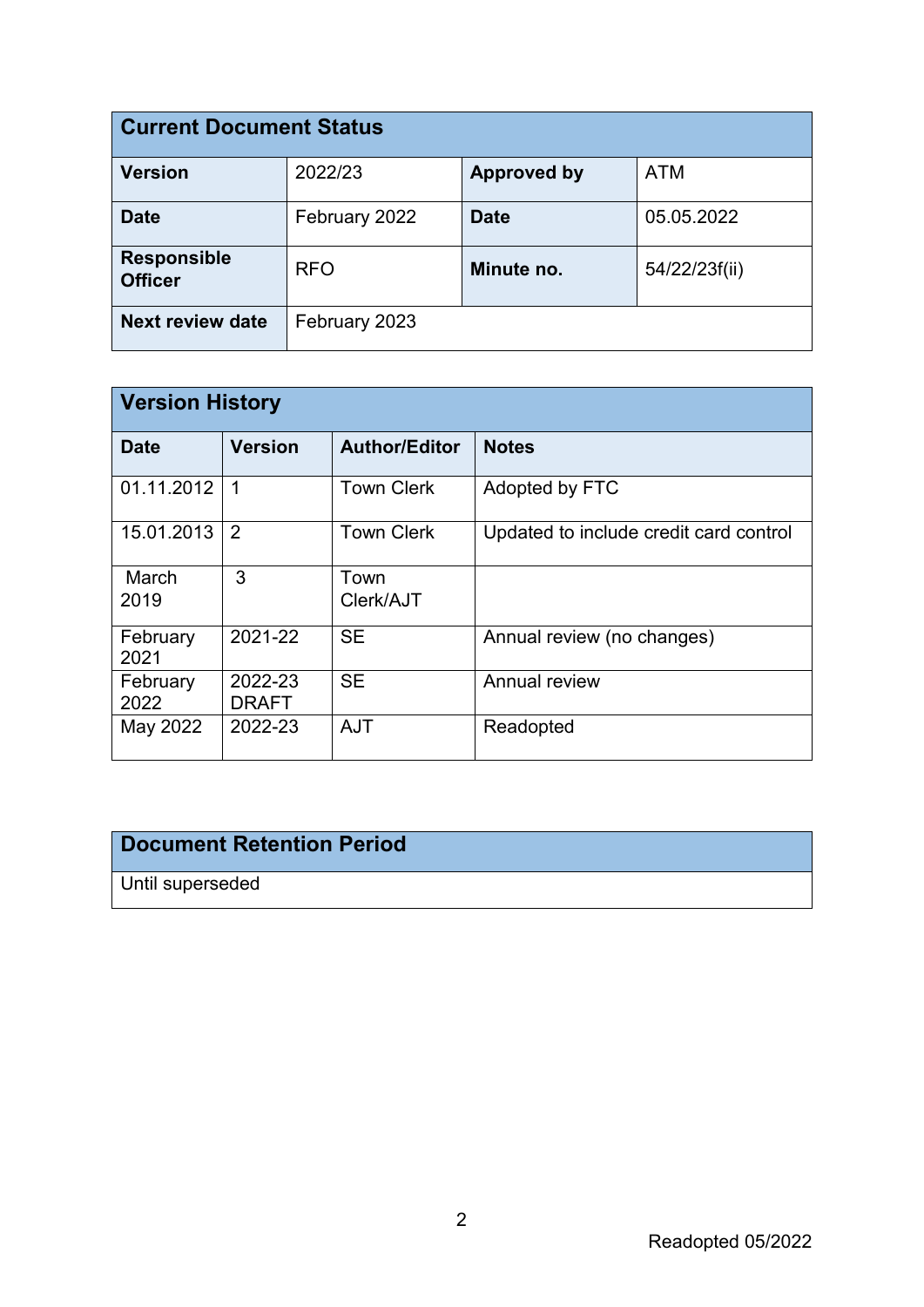## **SALTASH TOWN COUNCIL**

## **ANTI-BRIBERY POLICY STATEMENT AND ANTI-FRAUD AND CORRUPTION STRATEGY**

### **Policy:**

#### **1. Introduction**

The Bribery Act 2010 which has been enacted represents the biggest change in UK laws in this area of business for many generations.

There are a new set of risks to navigate with the introduction of the legislation.

The Act introduces a new crime of "failure to prevent" bribery, which means that companies unable to demonstrate that they have implemented "adequate procedures" to prevent corrupt practices within their ranks, or by third parties on their behalf, could be exposed to unlimited fines.

Saltash Town Council values its reputation for ethical behaviour and for financial probity and reliability.

It recognises that over and above the commission of any crime, any involvement in bribery will also reflect adversely on its image and reputation.

The purpose of this Policy Statement is to set out for members and employees of the town council with the aim of limiting Saltash Town Council's exposure to bribery by:

- Setting out a clear anti-bribery policy;
- Training all employees and members so that they can recognise and avoid the use of bribery by themselves and others;
- Encouraging its employees to be vigilant and to report any suspicions of bribery, providing them with suitable channels of communication and ensuring sensitive information is treated appropriately;
- Rigorously investigating instances of alleged bribery and assisting police and other appropriate authorities in any resultant prosecution;
- Taking firm and vigorous action against any individual(s) involved in bribery.

#### **2. Scope**

This Policy Statement applies to Members, co-opted members and all employees who work for the council.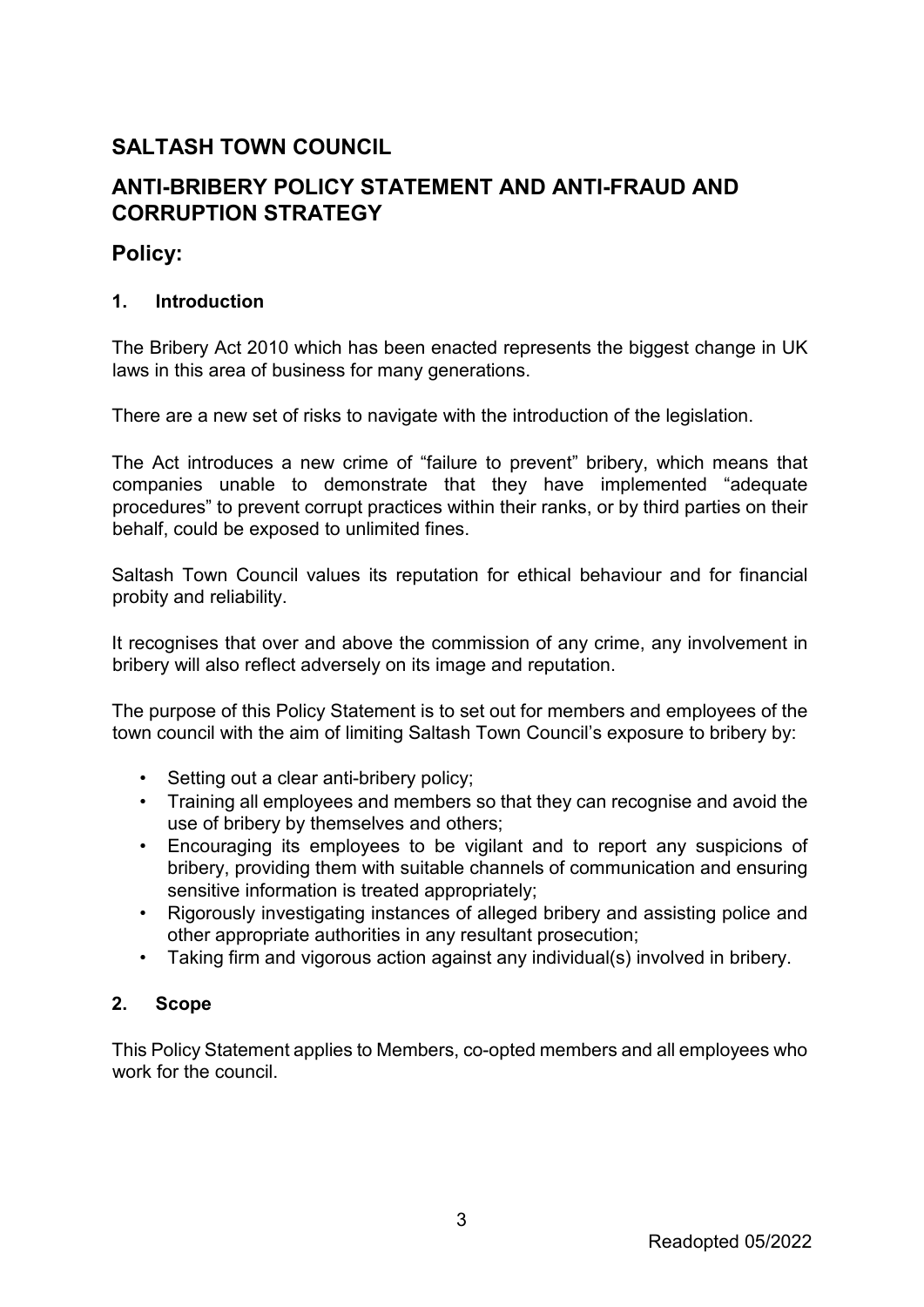#### **Saltash Town Council prohibits**:

The offering, the giving, the solicitation or the acceptance of any bribe, whether cash or other inducement.

#### **to or from**

 $\Box$ any person or company, wherever they are situated and whether they are a public official or body or private person or company

**by** 

 $\Box$ any individual employee, member, agent or other person or body acting on the council's behalf

#### **in order to**

 $\Box$ gain any commercial, contractual or regulatory advantage for the Council in a way which is unethical

#### **or in order to**

 $\Box$  gain any personal advantage, pecuniary or otherwise, for the individual or anyone connected with the individual.

#### **3. Further Clarification**

The council recognises that market practice varies across the areas in which it does business and what is normal and acceptable in one place may not be in another.

This policy statement prohibits any inducement which results in a personal gain or advantage to the recipient or any person or body associated with them, and which is intended to influence them to take action which may not be solely in the interests of the council or of the person or body employing them or whom they represent.

This policy is not meant to prohibit the following practices providing they are customary in a particular market, are proportionate and are properly recorded:

- Normal and appropriate hospitality;
- The giving of a ceremonial gift on a festival or another special time;

The use of any recognized fast-track process which is available to all on payment of a fee;

The offer of resources to assist the person or body to make the decision more efficiently provided that they are supplied for that purpose only.

Inevitably, decisions as to what is acceptable may not always be easy. If anyone is in doubt as to whether a potential act constitutes bribery, the matter should be referred to the Town Clerk or in their absence the nominated Deputy as per the line management staff structure.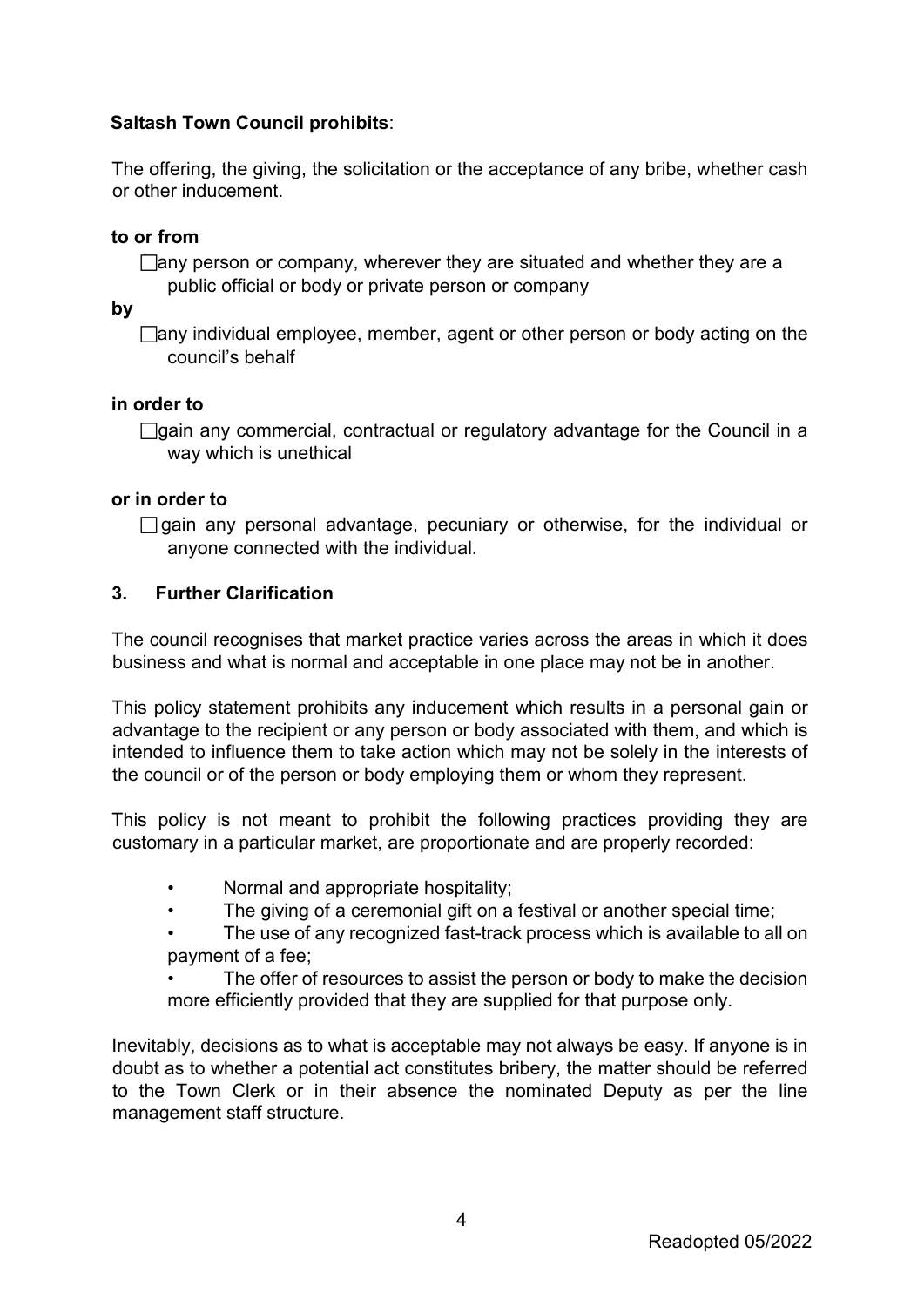#### **4. Employee and Member Responsibility**

The prevention, detection and reporting of bribery is the responsibility of all employees and members throughout the council. Suitable channels of communication by which employees and others can report confidentially any suspicion of bribery will be maintained by the Whistleblowing procedure as detailed in the Saltash Town Council Grievance Procedure Policy.

#### **Strategy:**

- 1. The Town Council is committed to an effective Anti-Fraud and Corruption Strategy to protect its integrity, its assets and ensure probity.
- 2. The ethos of the organisation is one of honesty and integrity, belief in the principles and practices of Best Value, and opposition to fraud and corruption.
- 3. All Members of the Town Council are required to abide by Standing Orders as approved from time to time, the Code of Conduct, Financial Regulations and Councillor/Staff Protocol.
- 4. All employees are required to maintain conduct of the highest standard such that confidence in their integrity, motives and impartiality is sustained.
- 5. Employees at all levels are required to assist in ensuring adherence to legal requirements, policy decisions, proper procedures and best practice, including in particular procurement.
- 6. All employees must register with the Town Clerk any gifts or hospitality, above the de minimis level set from time to time and abide by the provisions of Section 117 of the Local Government Act 1972 regarding any interest in contracts let by the Town Council.
- 7. The Council will maintain a system of financial control based on a framework of regular management information, financial regulations and administrative procedures which include segregation of duties, appropriate management and supervision, and a policy of delegation and accountability.

In particular, the system includes:

- comprehensive budgeting systems;
- structural budget preparation cycle;
- preparation of regular financial reports which indicate actual income and expenditure against forecasts;
- clearly defined capital and revenue guidelines;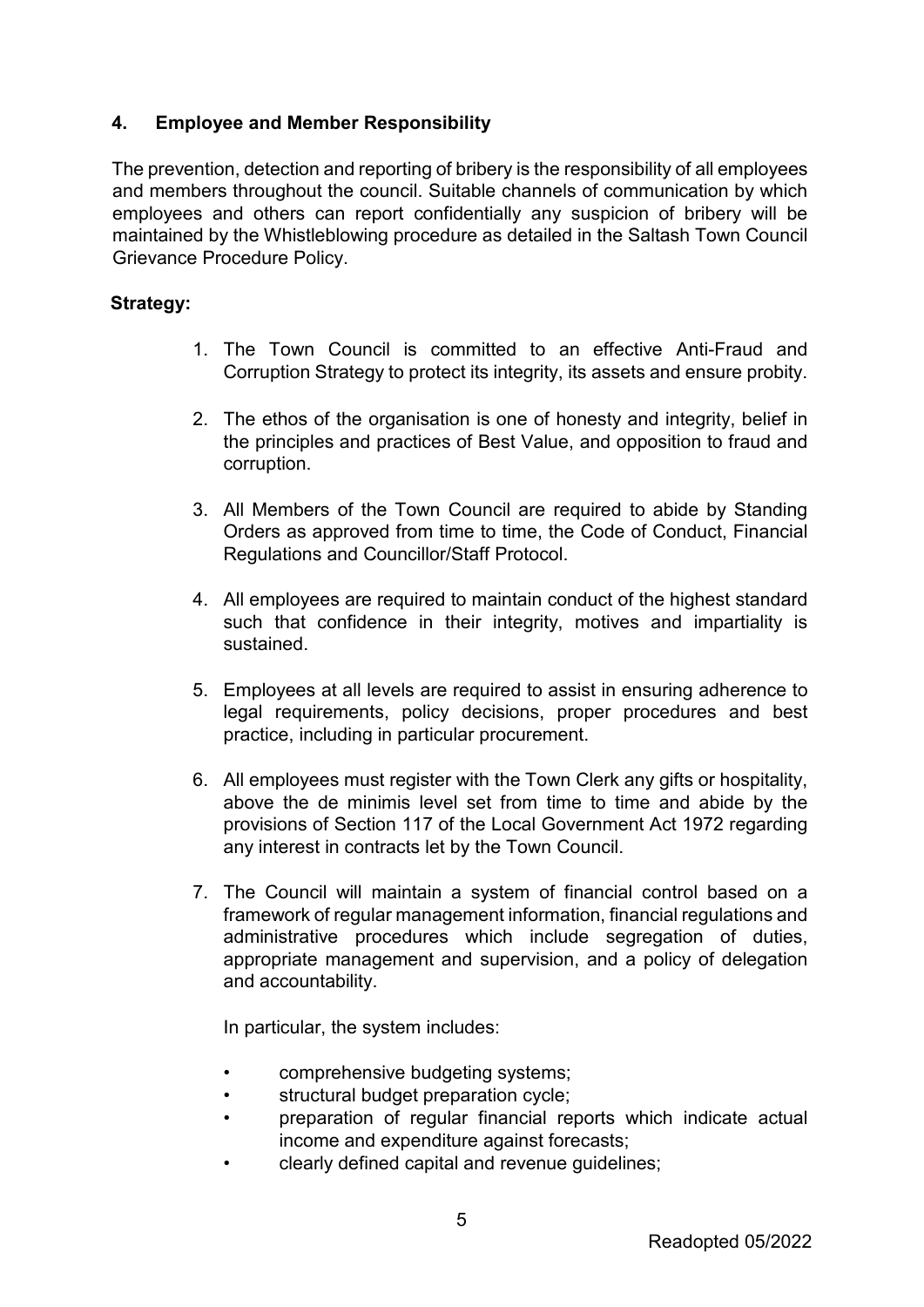- Council Credit Card Control for which the Town Clerk has delegated authority with the agreement of the Chairman of P and F, or in their absence that of the Committee Vice Chairman, Mayor or Deputy Mayor for registered staff to use the Town Council Credit Card, where the expenditure in question is acceptable under council regulation, and where necessary for the efficient running of the council and for best value. However, in no case may this be used for individual expenses to be reclaimed, or in excess of the credit limit agreed by Full Council.
- 8. The Council has an internal auditor, who is independent and who will report back to the Council.
- 9. A programme of regular internal audit is carried out in accordance with proper practices by selected members as determined from time to time as well as a programme of special investigations to include economy, efficiency and effectiveness of operations.
- 10. The Town Council's operations, accounts, assets and systems are subject to an independent annual audit by an auditor appointed by the Audit Commission, following availability of the accounts for public inspection for the period prescribed by statute.
- 11. The Grievance Procedure is available for use by any employee wishing to make a "qualifying disclosure" under the Public Interest Disclosure Act 1998 and details of the criteria for this are set out in the Grievance Procedure.
- 12. If any "qualifying disclosure" under the Public Interest Disclosure Act 1998 is made an "Investigating Officer", normally the Town Clerk or in their absence the nominated Deputy as per the organisation staff structure, will be appointed to be in charge of any investigation on a dayto-day basis.
- 13. The Investigating Officer will make records as the investigation proceeds and report to the Chairman of Personnel. Pending this, any employee making a "qualifying disclosure" must not discuss their suspicions with anyone.

The Town Clerk or in their absence the nominated Deputy as per the line management staff structure and Chairman of Personnel are empowered to decide when, or whether, any matters should be referred to the Police.